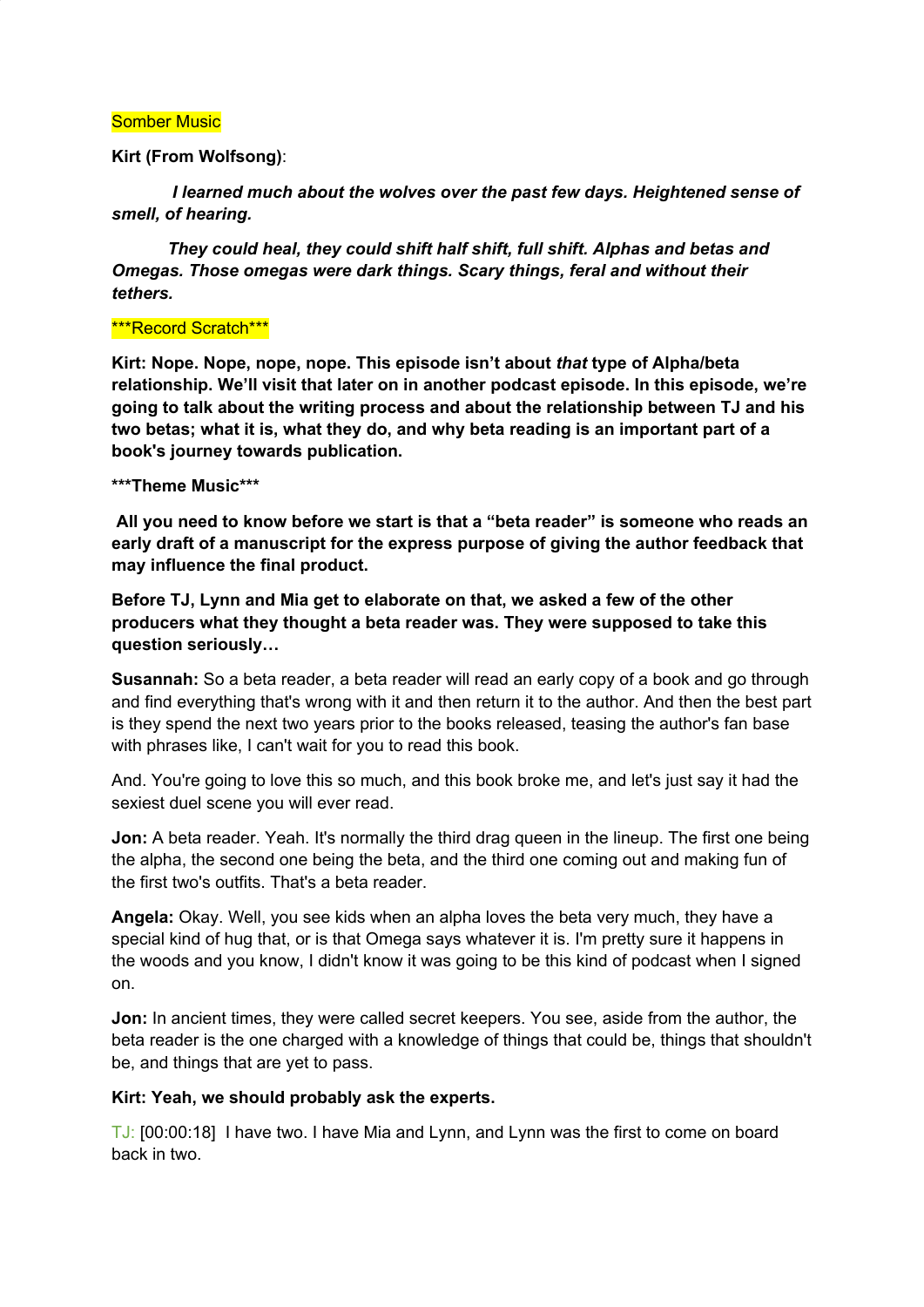Well, I had, I had had other beta readers before and just wasn't quite working out the way that that I wanted to. I don't need smoke blown up my ass. Okay. I know I can write. I know I can write good. I everyday I want to get better at what I do. I need people to help me get better at what I do. Because if you, if you go into it and your, your beta comments are full of only compliments and nothing about how to get better, you don't grow as a writer.

You don't, you don't. You have to get constructive criticism to be able to grow. And since I don't read reviews or anything like that, then the best people that can get it from has to be the beta readers.

Lynn: [00:00:00]: "Hi, I'm Lynn Schmitz. I'm a beta reader for TJ Klune, and I live in Woodbridge Virginia."

Mia: Hi, my name's Mia Sciberras. I live in Melbourne, Australia, though I'm originally from New Zealand and I am one of TJ's beta readers.

Mia: [00:01:00]: So what is a beta reader? Beta reader is the person that essentially an author uses to read a manuscript that they've literally just finished. So they may have gone through and done some self editing, they may have had somebody do a quick proofread or they may have proof-read themselves. But usually it's pretty much an unedited, unproof-read script. And the idea of sending it through to a beta reader is to have somebody who is independent of their brain read through it and go this makes sense, or this doesn't make sense, or what the fuck were they thinking when they wrote this? Or, Oh my God, this is the best thing I've ever read. And essentially it's an opportunity for the author to get that immediate feedback.

Kirt (TJ interview): [00:06:13]: At what point in the writing process do you, do you use the beta's? Like how many people before them have seen it and how many people see it after?"

TJ: [00:06:21]: I am the only one that's seen it before they get it. And I will write the first, first draft of a book, and then I will usually step away from said book for however long the length of time I need to get some distance, and then I'll come back and I'll do a second draft and then a third draft, and then I sometimes will even do a fourth draft that is specifically for me just looking for places to cut, and then I send it off to them. They do their magic, and then I get it back and I rewrite based upon their comments and feedback.

And then I send it off to my agent, typically, and then she has her own notes that she puts in. Then I'll rework those and then I'll send it off to the publisher.

Kirt (TJ Interview): [00:07:07]: So they are really like your first line of defense?

TJ: [00:07:11]: Yep. They are. Which is why it's important that I trust them to know what they're doing, which is why it's gotten so much easier."

# **Kirt: Lynn Schmitz has read TJ's books from the beginning, starting with Bear, Otter and the Kid in 2011. In her own words**

Lynn: [00:00:54]: "… So I remember looking on Dreamspinner Press their website and looking at upcoming titles. And I saw Bear, Otter and the Kid. And this was back in 2011 and it looked interesting and I bought it and I just fell in love with the characters. I loved the story. It was just different, you know, it wasn't typical to what I had been reading up till then, in that genre at least.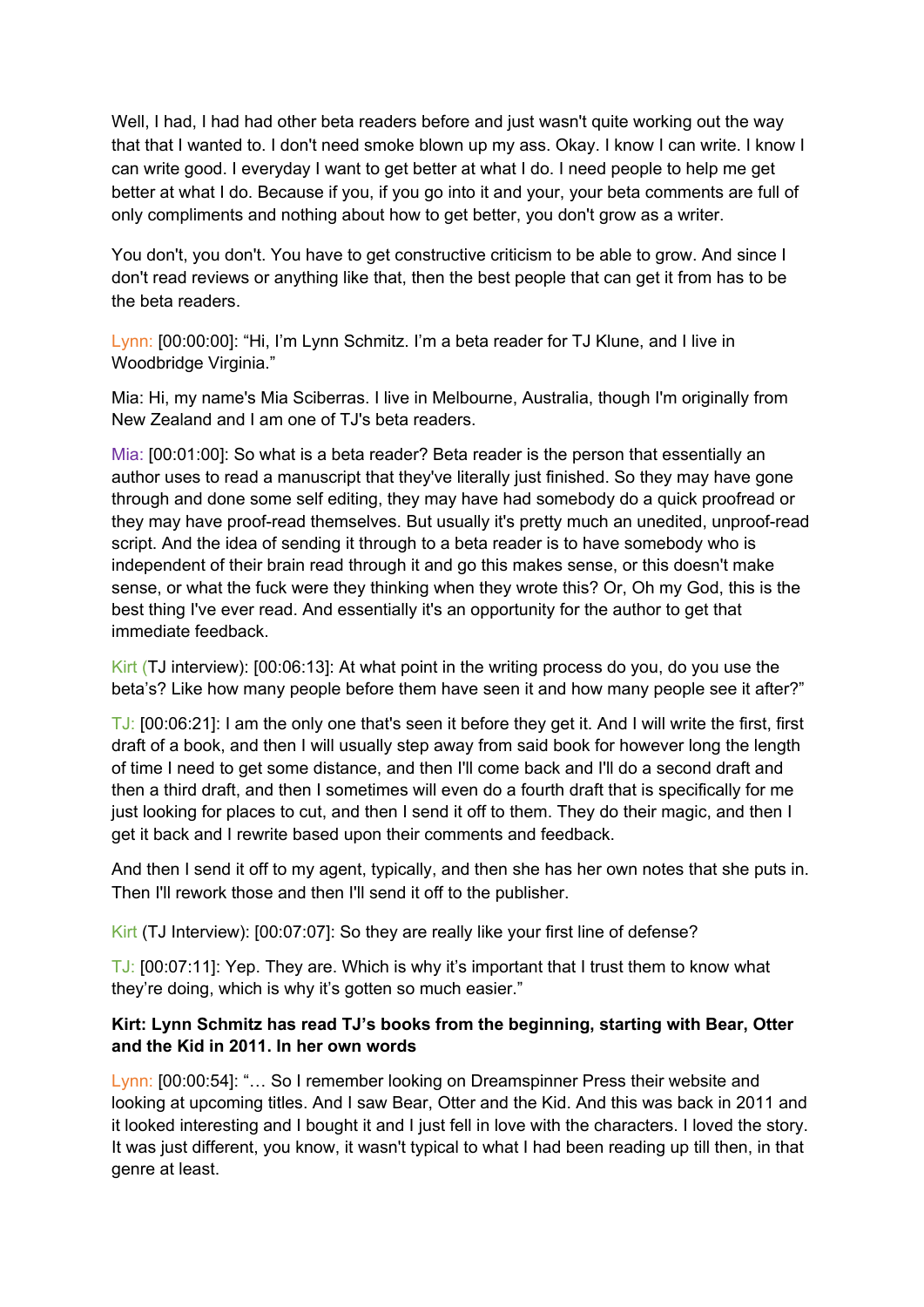So, um, I just liked the style of the writing. I just thought it was deeper."

TJ: [00:00:18]: " So I. Wrote The Extraordinaries in 2017 and I needed a new beta reader, and then all of a sudden Lynn was at, uh, God, I can't even remember how we even touched base on that, how we started talking about it, but all I know is that at GRL that year, I sat down with her after she had read The Extraordinaries and she started, she started going on about the parts that she liked and I was like, Oh great, this is going to be just another thing where everything is loved.

And then she started tearing me a new one on just like little minor details. And I was sitting there like, going, thinking, who the hell does she think she is? And then I stopped and thought, Oh, right, yes, this is what I want. This is what I need. And then we got, um, Lynn said sometime after that, uh, it wasn't too long after that.

Lynn said that Mia was open to wanting to do beta reading as well. And I said, sure, we can see how it works outn said that Mia was open to wanting to beta reading as well. And I said sure, we can see how it works."

# **Kirt: As Mia puts it…**

Mia: [00:02:00]: I was having a conversation with Lynn, who is TJ's her beta, his original beta reader on messenger one day about something that was a little bit independent of beta reading.

And she was like. How did she put it? I can't remember how she put it. I did read through the other day, um, went back through the posts and it was essentially going, Oh, I know you've beta read. I'd really like to have somebody back me up with the beta reading that I'm doing. Would you like to beta read for TJ?

Let me go ask him. So that's how I got dragged in to becoming a beta reader for TJ, and when I say dragged in, I mean I ran through that door screaming and yelling and waving my arms going, yes, this is the best day ever. So you know, the opportunity, obviously to become, a beta reader for TJ was rather exciting at the time.

TJ: [00:00:18}: And now we're pretty much a well-oiled machine because they've, they've beta read what, at least like eight, nine, 10 books for me now."

## **Kirt: Mia let me know that she's up to eleven books now, and Lynn has actually completed fourteen. Seven of these are yet to be published.**

Lynn: [00:02:24]: "So he knew I worked with PFLAG, and I think that could be why he asked me to read The Extraordinaries. That was the first book I ever read, just to make sure that it was appropriate, you know, it didn't have any content that wasn't appropriate for the age group, and just, you know, whether I liked the story or not.

So I gave it back to him and I was pretty critical of it because, you know, I love the characters and once I fall in love with the character, you better treat him right the whole time. So I kind of told them some things like that, and I guess he liked the feedback. So he asked me the next day if I would be a beta reader for him."

Lynn: [00:05:24]: "… sso I read The Extraordinaries first, and then the second book I read was How to Be a Movie Star. And I had a lot of questions about that book at the beginning.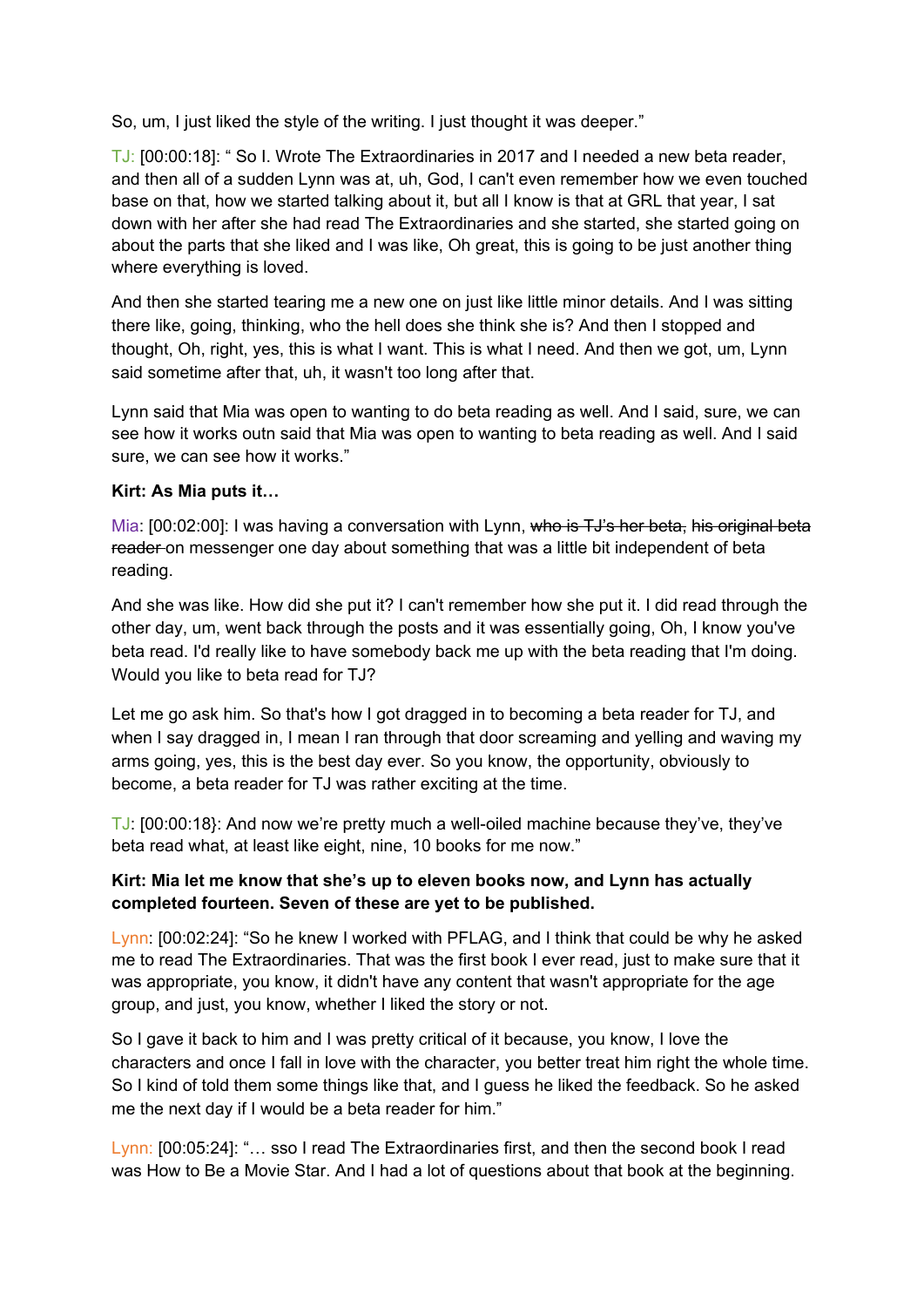Like a lot of what the fuck moments, um, as, and I just wished I had somebody to bounce ideas off of. And so I talked to TJ and asked if I could bring Mia on.

I didn't know that she beta read. I just knew that she was super smart and very well read and I just thought she would be good. And so it was just an instinct and it turned out it was just a great collaboration, a great team. We work very well together."

Kirt (Lynn's interview): 00:06:05: "So how does the process work? Cause if you wanted somebody to bounce ideas off of, obviously that means you're not just going back to TJ and like chatting with him."

Lynn: [00:06:44]: "okay. So I will get a book and instructions, cause usually, well, always TJ will give me specific things he wants me to look for. Um. Things he's trying to convey, wants to make sure that I get that and I look for those things.

Um, so I'll read it once through just for fun, really. And I'll note a few things here and there that I want to come back to. And then the second time is the hard look at it. And then the third time, and sometimes the last is, I let Microsoft Word read it to me, which is the most painful thing that you could possibly endure, but I do it because you catch little words that you wouldn't catch in the other way.."

Lynn: [00:07:44]: "So after I finish my edits and put my comments together I send that to Mia."

Mia: [00:03:00]: "…Most authors, when they have beta readers, they.Don't get the beta readers to collaborate. So they will send their, um, the manuscripts out to different people with different requests and they then get it back and they collate that feedback. What happens with Lynn and I, for, um, TJ's beta reading is Lynn receives the manuscript first with TJ's instructions, and she will generally do, um, a first read through, uh, and start thinking about, of her ideas and her thoughts and making her comments and notes on the page and recommendations and what the fuckeries and things like that. And she'll be messaging me most of the time going, Oh my God, I can't wait for you to read this and Holy crap, and I don't know what TJ was thinking. And so she'll be sending me little messages and I'll be just like oh for fuck's sake, can you just send me the manuscript already. But she usually has it for a couple of weeks, up to six weeks, I think before I'll, I'll get it. And in that time she will usually have read it twice, uh, maybe two and a half times. And then she will send through. That manuscript with her notes through to me so that I can start doing my read through, ."

Mia: [00:09:00]: "The first read through, you'll be like, is that right? And then you'll do the second read through and you'll be like, hold on. No, that's not right at all. And then by, by the fourth read, you're pretty comfortable that you've got it right and you're just double checking some grammar and spelling and just small things like that."

Mia: [00:08:00]: "… the process has changed over time because Heartsong and Brothersong, Lynn and I, I know I read both four times and I had to read them that many times to get a really good understanding of some of the nuances of the story, to understand what's going on within the story, to make sure there are consistencies in terms of things like what people look like, what they say, the names of people".

Mia: [00:08:00}: "…so some of the things that you have to look for when you're a beta reader are things around like consistency and, and, and in the, um, Oh gosh, At First Sight series,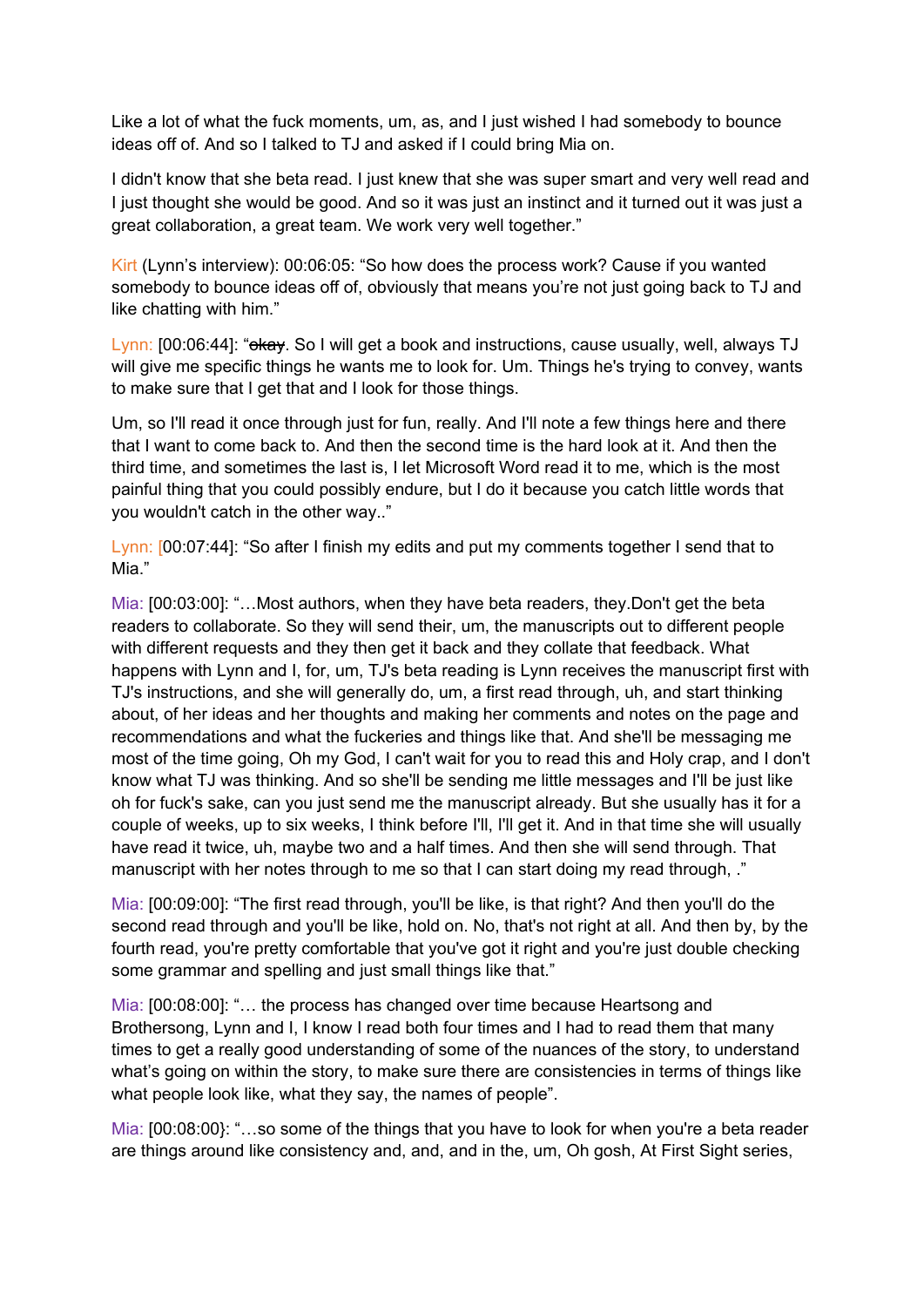Nana, her name is Gigi. But when we got Why We Fight TJ called her something else, and I'm like, hold on. That's not her name.

And he was like, huh, I couldn't remember a name."

Lynn: [00:08:27]: "Well, if he wants a character to act a certain way, he wants me to make sure that they're keeping in line with that, that they're not too annoying sometimes. Where it's too long, where it drags. I always keep count of where I've put the book down because my goal is to make it not putdownable. I just capitalized that, so that's a word. But you know, there are, I keep track of it cause there's sometimes I'm putting a book down a lot of times and that's where I think it would be good to cut it or re-examine it at least."

# **Kirt: I asked TJ about the kinds of feedback that he receives from Lynn and Mia as well as asking the ladies about the type of feedback they provide TJ. What were the sorts of things that stuck with them throughout the beta reading process?**

TJ: [00:04:05]: "s, it usually stems from me and that's, that's unfortunate because there should be, so there usually is some consistency, but then then they'll get like a 10,000 word email from me every time I send them a book saying, Hey, this is what I need you to look for this time I used the word just, like, a billion times. So just make sure you go through and delete every instance of the word just when it shouldn't be in there. Because I have crutch words that I lean on. I use just, of course, I mean, in fact, I use those all the freaking time and it's, that's how a writer hap, it happens.

You, you have crutch words that you depend on. And so I, I have them look at that kind of stuff and cut all of that, but they, they are. Oh man. They, by now with how many books they've done for me. They are a well oiled machine. Like for example, The Extraordinaries 2 is 150,000 words. They way they've read it probably like three or four times a piece.

And they got it back to me in like two weeks. I was like, Jesus Christ, that's, I don't know how you guys do that, but I am okay with it. And, and it is, um, I'm lucky in that for the most part, they usually tend to agree on everything, but sometimes they don't, and that's when it, that's when it gets to be my decision because if, if two, if two people are telling you that something is wrong, that's wrong, there's something wrong, then obviously, but if one person says, I think this is wrong, I think this needs to be fixed, and the other person says, Oh, I think this is fine how it is.

I have to make a decision at that point on who, who I think is right in that case, and there's not one person that's right more than the other. They're, I sometimes go with what Mia says. I sometimes would go what, Lynn says, and. It's rare, but every now and then I say, ah, you guys don't know what the fuck you're talking about with this, so I'm going to keep it how it is."

Lynn: [00:09:16]: "… I can't let a mistake go by, if I see something and not mark it, cos I don't know that somebody else won't. And my goal is to make it the best book it can be."

Lynn: [00:10:00]: "…We find things all the time and we're questioning it. Like, why is this? Why is this here? This doesn't need to be here. You know, are you trying to do something with this we don't know about or something?"

Lynn: [00:09:16]: 'And I think that's why I brought Mia on because I've gotten comments back from her that made me go back and re-examine how I felt about something. And then,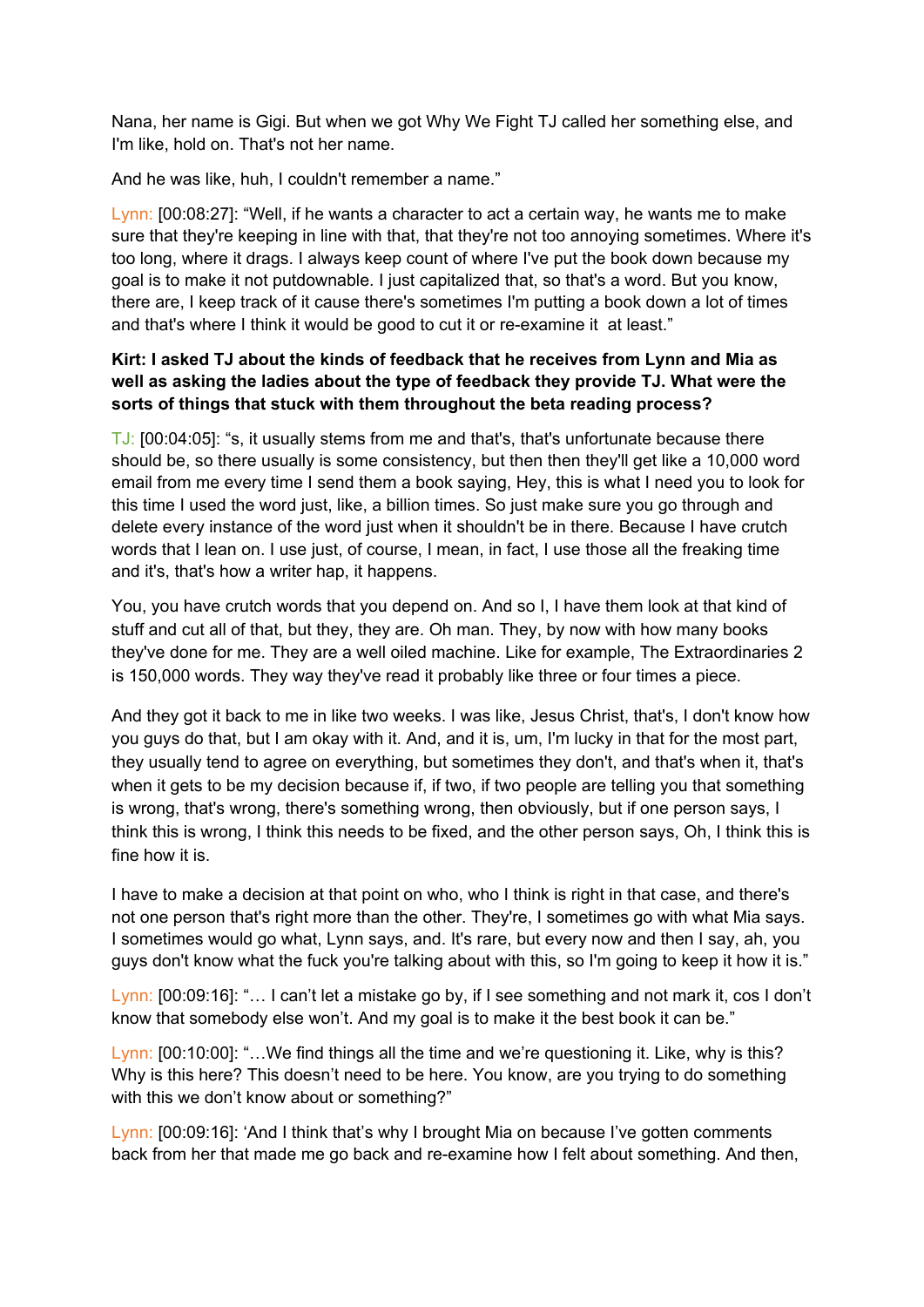if I can resolve that, then I'll take, tell TJ, this is how I felt about it at first but now I agree with her"

Mia: [00:13:00]: "So being a New Zealander who lives in Australia, there are some things that TJ puts in his books that drives me nuts and I don't understand like, what the fuck is flatwear? And it took me and I, and I say this to him every time, I'm like, can you use like cutlery or anything, but, but you know, if there's certain words or phrases that are obviously very regional to his part of the US where I'm like, nobody else in the world understands what the fuck you're going on about.

But there was one where we were talking about, um, about cutlery and he put in silverware and we're like, "they're werewolves". And he was like, "Oh fucking werewolves", because of course werewolves are allergic to silver. And I was just like, that's just the funniest thing, you're being a dickhead. But, but it'll be things like, I really love this character.

Whoa, what the fuck is going on here? Or, um. Even sometimes cause he gives us pretty clear notes of the sorts of things he wants us to look for. So, for example, in Extraordinaries 2, um, the manuscript at the moment, he wants advice on how to remove over 20,000 words. That's a big call. That's a really hard call.

So, um, I've made a call, but he might not like it or he might disagree or Lynn might disagree. And that's fine.."

Mia: [00:15:50]: "in Why We Fight, um, which has been released, so I can talk about that. Obviously it's based in 2016 during the whole presidential election and all the shit that was going on there with, with the orange Cheeto that you guys now have as your president. And when I first read it, I was like, Oh, this is really political. This is super political. And for me, I was like is it ness, is it unnecessarily political?

And then by the time I went back and read it, I was like, you know what? It needs to be this political. So some of it is may self-editing as I'm going through with my feedback

 $TJ: [00:07:11]$ : "... Cause I, I know now their editing styles and they know now what my rough drafts look like. And, um, it, it, it's, it's a very streamlined process by this point. But I kind of shook that up I think a little bit, cause I just sent them a, another book that is completely unlike, for the most part, something that I've never really written before.

So I'm going to be curious to see what they do. It's super dark and twisted and weird, so I don't know. It's, it's. We're, we're used to each other and I know how they work. They know how I work, and it's, it just makes things so much easier to have people like that that I can trust and they know they'll, they'll, they'll give compliments, which is nice to be able to read that, but they also know that I don't need to hear that kind of stuff.

They know that, that, that it's better for me to hear what's broken rather than what works. ."

Mia: [00:17:00}: "…to date, I haven't had to turn around and say, I absolutely hate this. You should delete this because it's just shit. Um, but I have done that with other authors. So it's, it's not, not just cause I love TJ and his work, it's just simply, I haven't been able to say something is shit so far.."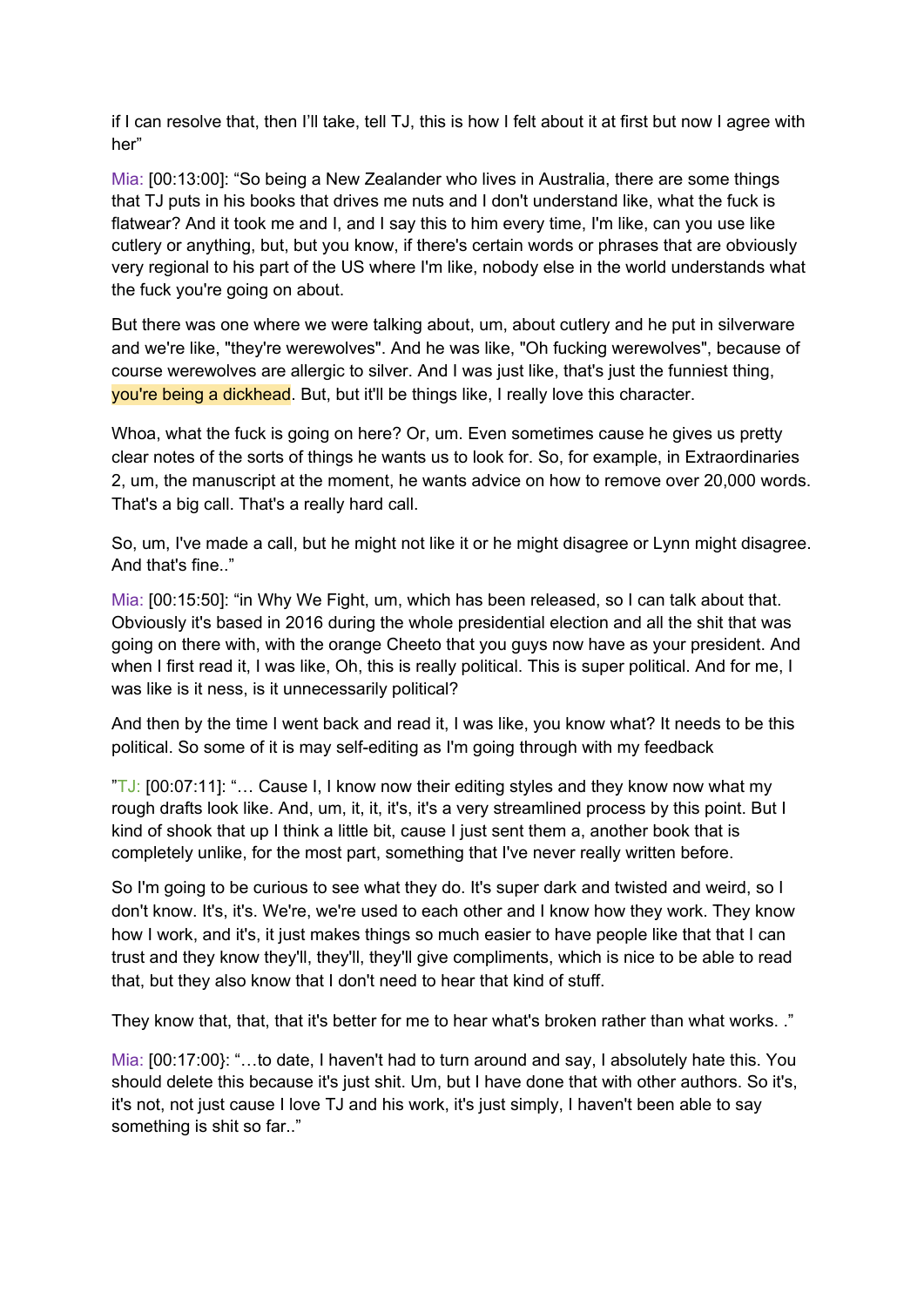TJ: [00:08:35]: "You know, it's, it's important to me. Honesty is important. I have to have honesty because how can I become a better writer if nobody's going to be honest with me. That's just not how it works."

## **Kirt: I then asked if he'd ever had to scrap a project, based on feedback he'd received or based on his own perception. Here's what he had to say:**

TJ: [00:09:55]: "I have, I have probably six or seven half unfinished books I've written. Wolfsong. I almost didn't finish Wolfsong because I didn't like how it was going.

So I stopped and wrote another book entirely and came back and came back to it and read through. It, changed some things, didn't have Ox and Mark have sex like I had originally thought I was going to, and then I, um, was able to work through it. So.

## **Kirt:** [00:10:21] What?

**TJ:** [00:10:23] Yeah, that was my original outline. While that three years, one month and twenty-six days happened, Mark and Ox were going to sleep together. But then I realized that was kind of gross, so I didn't do that. So we've moved on from there.

**Kirt:** [00:10:39] Okay. Wow. I feel like

**TJ:** [00:10:42] The stuff you'll learn.

**Kirt:** [00:10:43] Hot take.

**TJ:** [00:10:44] Yeah.

**Kirt: One of the things that fascinated me is the fact that Lynn and Mia are beta-reading books that are literally years away from publication.** *The House in the Cerulean Sea* **has just been published, but they both read it originally in February or March of 2018. They read Brothersong back in November of the same year. There are seven books they've already read, most of which will come out over the next two to three years. I asked them what it was like, knowing all the things…**

Kirt [Lynn's interview]: [00:20:08]: "Um, so how do you handle knowing the things. Like you just said, you beta read The Extraordinaries in 2017, it's coming out in 2020, so how long, you've known this story so long and the only people you can talk to about it are Mia and TJ?"

Lynn: [00:20:26]: "And I can talk to my cat. I do talk to my cat a lot. She's a big fan, I'm telling you. Okay. She loves TJ. And my husband, I talk to him sometimes. I'm like, what does this mean, you know and, we talk about it, but I think he's pretty sick of TJ, so there you go. TJ, TJ, TJ. Like. Marcia, Marcia, Marcia."

Mia: 00:22:00]: But it can be very hard knowing the things like, Cerulea, Cerulean I read in March of 2018. And it's being released in March of 2020. That is two years, two whole years of knowing the things and like Heartsong and Brothersong, knowing everything that happened in that. That was, what was that? That was September, October, November of 2018. We're in 2020."

Mia: [00:24:00]: "…So it's like you have this extreme privilege. And then this extreme pain of not being able to talk about the things."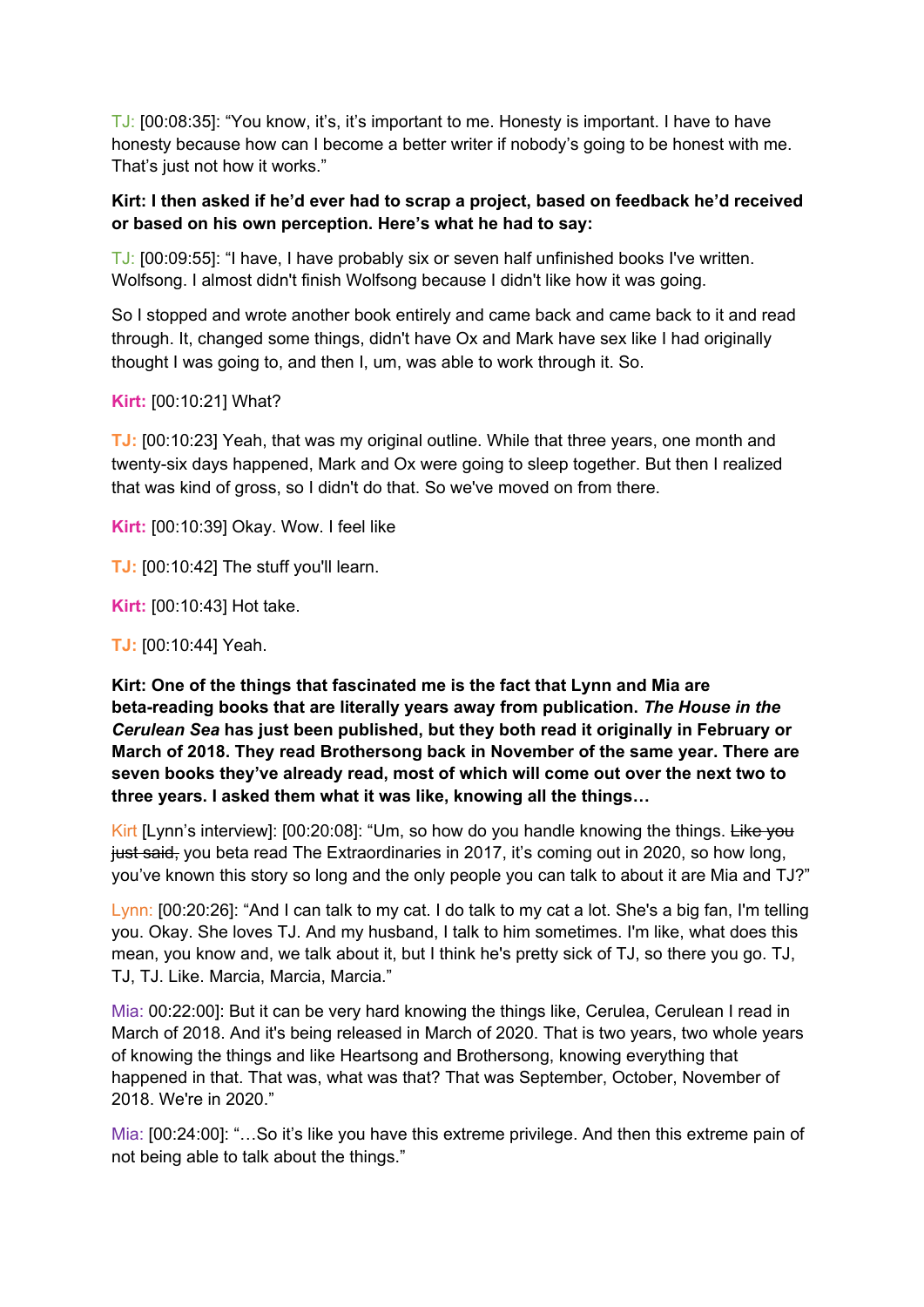Mia:  $[00:24:00]$ : I'll go to the admins.

I'll go to Lisa and Sita and Elaine, go, Oh my God, I'm beta reading this book. And it's so fucking good. And I wish you guys could read it. And they all just roll their eyes at me and go, shut up. We know. We're so jealous. That's not fair. You can go away now

So, it can be very hard knowing the things. But the, the, the opposite of that means that I can help. Uh, and as, um, Klunatics will be aware, I help TJ tease people because obviously knowing the things means I can tease the things and back him up when he teases the things. So that's always a lot of fun too."

### **Kirt: As readers, we all have our favourite books. And the ladies have their favourite beta reads and their most anticipated books that have yet to be published.**

Lynn: [00:21:11]: "I t think Cerulean was my favorite beta read. Because it's just such a great story. Um, everybody is Linus. Everybody is this character. This is the character who goes to work. And you know, he just, he tries so hard just to fly under the radar and get his eight or nine hours in, you know, and he spills a salad dressing on his shirt.

You know, he's going to get demerits and, it's raining and he forgot his umbrella again. I mean, we're all Linus, so I love this book, but, um, so I think I'd have to say that. But I mean, they're all my favorite when they come out. Why We Fight. Oh my gosh. That was so much fun to beta read. So, uh, and In the Lives of Puppets that it's super, it really is.

You'll love it. I can't, I can't wait, but I don't talk about anything. I never have and I can't."

Lynn: [00:22:18] "That's part of the job, yeah. And it's, it's a, it's a big deal to me to be trusted like that with something that's so important, especially for somebody who's been fucked over a few times, you know? So I really appreciate it.

And I think it's very important."

Mia: [00:25:00]: " Probably Brothersong because it came straight after Heartsong and anybody who's read Heartsong wants to know what happens next. And it was a, it's an emotion. It was an emotional book and it was just like, Oh my God, this is so exciting.

And I don't know if my heart can take it and people are gonna lose their shit over this book and what the fuck is happening now"

Mia: [00:27:00]: "the book that I'm most looking forward to see published is, um, probably, and I've got to think of the title cause it might change. Has he... In the Lives of Puppets. It was between that and one of the other ones that's obviously not published yet, but I couldn't, I can't remember if it's the tea house one and TJ will probably kill me because I can't remember the title off the top of my head, but In the Lives of Puppets, um, I did the beta read for that. Um, in July and August of last year, which was just after my mom passed away.

So there's a whole lot that goes along with the feelings associated with that. But it's such a beautiful story and the theme of, you know what it is. I don't know. I can't give anything away cause I, cause I know he hasn't really said much about it as yet, but just the, just the premise and the way that it's written and the way that the things are explored and expanded on and described.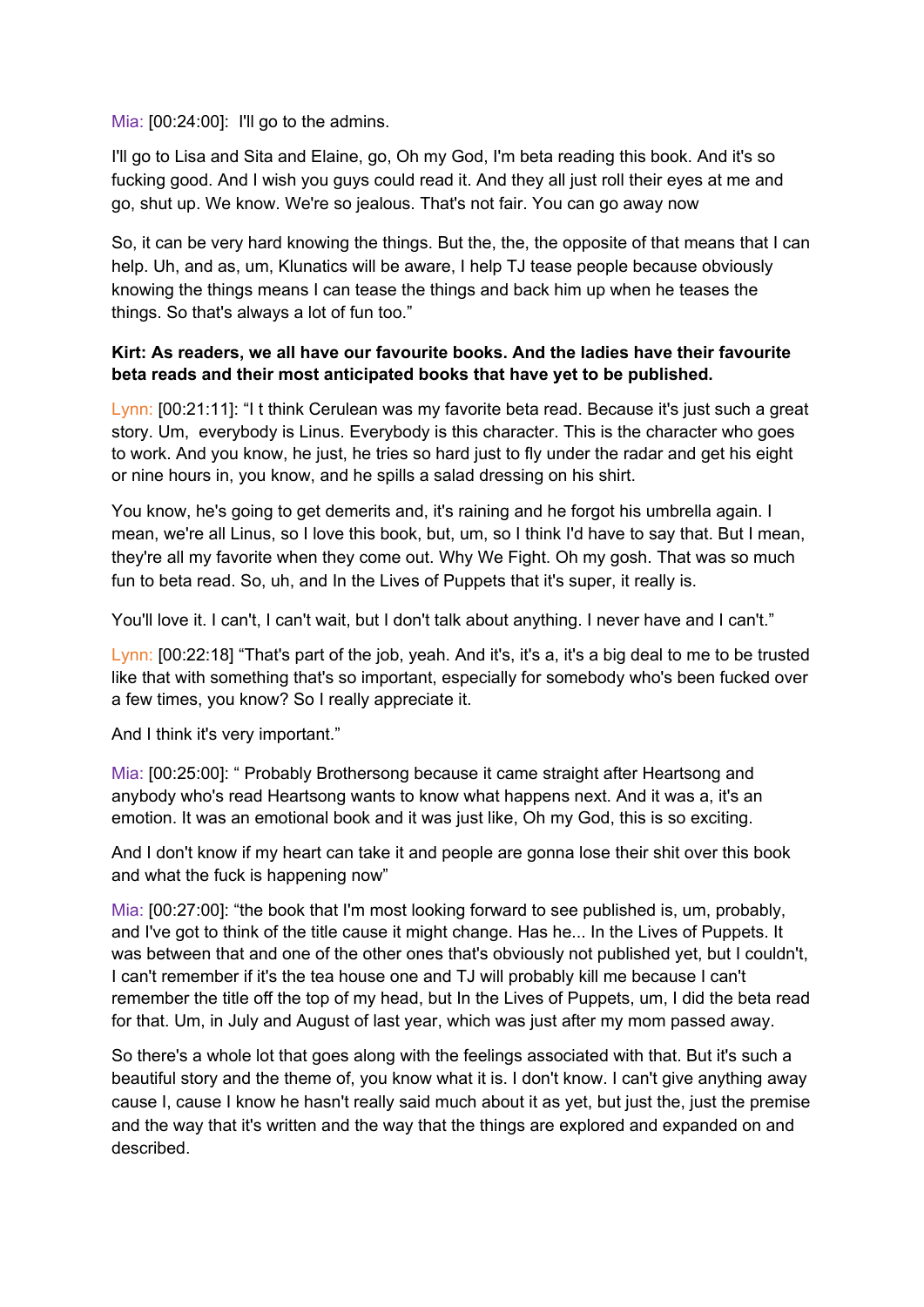It's just a, it's a really wonderful book and I think the, the three adult publications that are coming out through Tor are just going to blow people's minds because they are three incredibly beautiful books. Um, that are just they're 100% TJ. But like 1000% more, if that makes sense. Like people are gonna lose their minds over these books."

Lynn: [00:26:58]: "I'm just excited to see where his career goes now. I'm excited for him, to see these books here that I've read that are going to go to Tor, um, and see what their reaction is going to be to those, because they're going to love them and, uh, I just, I don't know. I feel like we're all, all of the Klunatics were part of this."

**Kirt: As someone who rarely reads a book more than once unless it's for work, I was blown away by the fact that Lynn and Mia will read TJ's books for enjoyment even after they've read it so many times during the writing process. And I was curious if they've ever been surprised by something that ended up in a book after it left their hands.**

Lynn: [00:24:28]: "Right. I don't really always remember everything that I suggested changing and adding and deleting so. Not really. I did look a couple of times in some of the, there's only been a few, but there's been a couple of times, to see if my change got in there or whatever, but it's, no, not really, but I always like to read the finished copy because that's the polished version, and I'm not the only ones.

We're not the only ones that read it. I mean, he's got editors too that read it after us, and so I just want to see, you know how it turned out.

**Kirt:** So to date, at least, there haven't been any like major structural changes that have happened to a book after you guys are done with it?

**Lynn:** [00:25:12] Um, yes, there was, there was a change to Cerulean that we suggested.

We didn't really suggest the change to it, but because of our comments, something was added.

**Kirt:** [00:25:24] Okay.

**Lynn:** [00:25:24] That made the book much better, I think. So. I felt real good when I saw that. "

# Kirt: As painful as it can be to be the people who are on this side of the teasing, most **of us get to experience TJ's work at the same time, on the day the book is released. We get to share in the excitement with others, and I wondered if the beta readers ever missed that feeling.**

Mia: [00:21:00}: "Do I ever miss reading just the finished product? No. No. I actually love reading the finished product primarily because I get to go through and go "oh, that bastard didn't pay any attention to my advice" or "what the hell, he added something" because the finished product isn't necessarily what we've, we've read, um, you know, for Cerulean, for example, um, I've been lucky to see the finished product completely changed the start.

So just because a, um, we've seen a book, but you know, once early in the process, it doesn't mean it's the same as the book we see at the end of the process. A lot of it's the